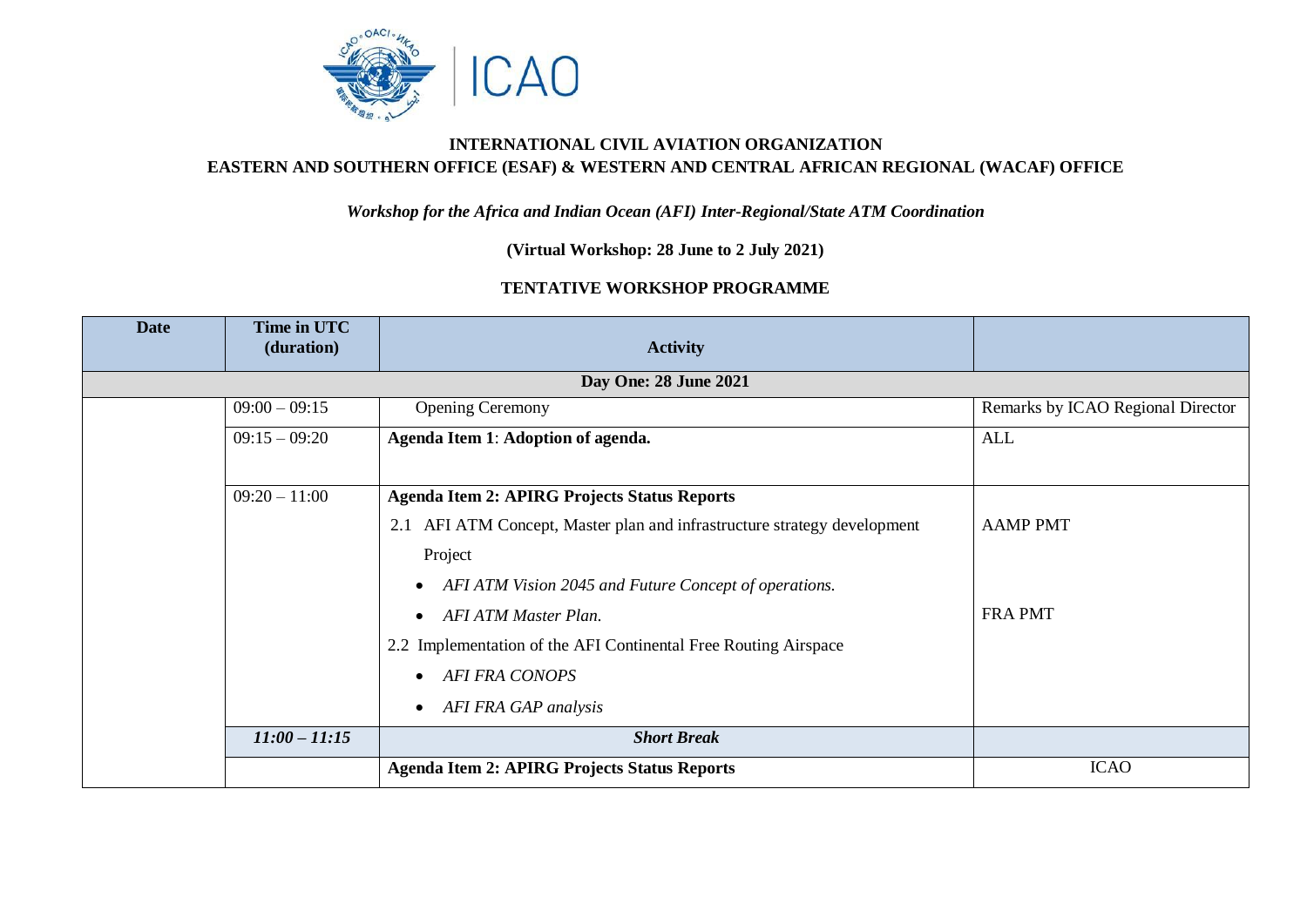| $11:15 - 12:00$ | 2.3 AFI ATS Route Network and airspace optimization    | States/ANSPs/Airspace Users   |
|-----------------|--------------------------------------------------------|-------------------------------|
|                 | PBN, CCO/CDO implementation<br>$\bullet$               |                               |
|                 | UPRs, DROs,<br>$\bullet$                               |                               |
|                 | RNAV implementation in the AFI region.<br>$\bullet$    |                               |
|                 | Day Two: 29 June 2021                                  | <b>States/FIRs individual</b> |
|                 |                                                        | <b>Coordination and work</b>  |
| $09:00 - 09:15$ | Recap of Day 1                                         |                               |
| $09:15 - 10:00$ | <b>Agenda Item 2: APIRG Projects Status Reports</b>    |                               |
|                 | 2.4 RVSM                                               |                               |
|                 | CRA/14<br>$\bullet$                                    |                               |
|                 | LHD<br>$\bullet$                                       | ARMA and ICAO                 |
|                 | SLOP implementation in the AFI region<br>$\bullet$     |                               |
|                 | TAG and ATS incidents in 2020<br>$\bullet$             |                               |
|                 | 2.5 Implementation of PBCS in the AFI Region           |                               |
|                 | Role of ATM<br>$\bullet$                               |                               |
|                 | <b>Establishment of PBCS Project Team</b><br>$\bullet$ |                               |
|                 |                                                        | <b>SAR TET</b>                |
|                 | 2.6 AFI SAR                                            |                               |
| $10:00 - 11:00$ | <b>Agenda Item 3: ICAO SARPs and Regional Plans</b>    |                               |
|                 | 3.1 Latest Amendments to ICAO SARPs affecting ATM      |                               |
|                 | Annex 11 and PANS ATM (Doc 4444)<br>$\bullet$          | <b>ICAO</b>                   |
|                 | GRF – Annex 3, 8, 14, 15<br>$\bullet$                  |                               |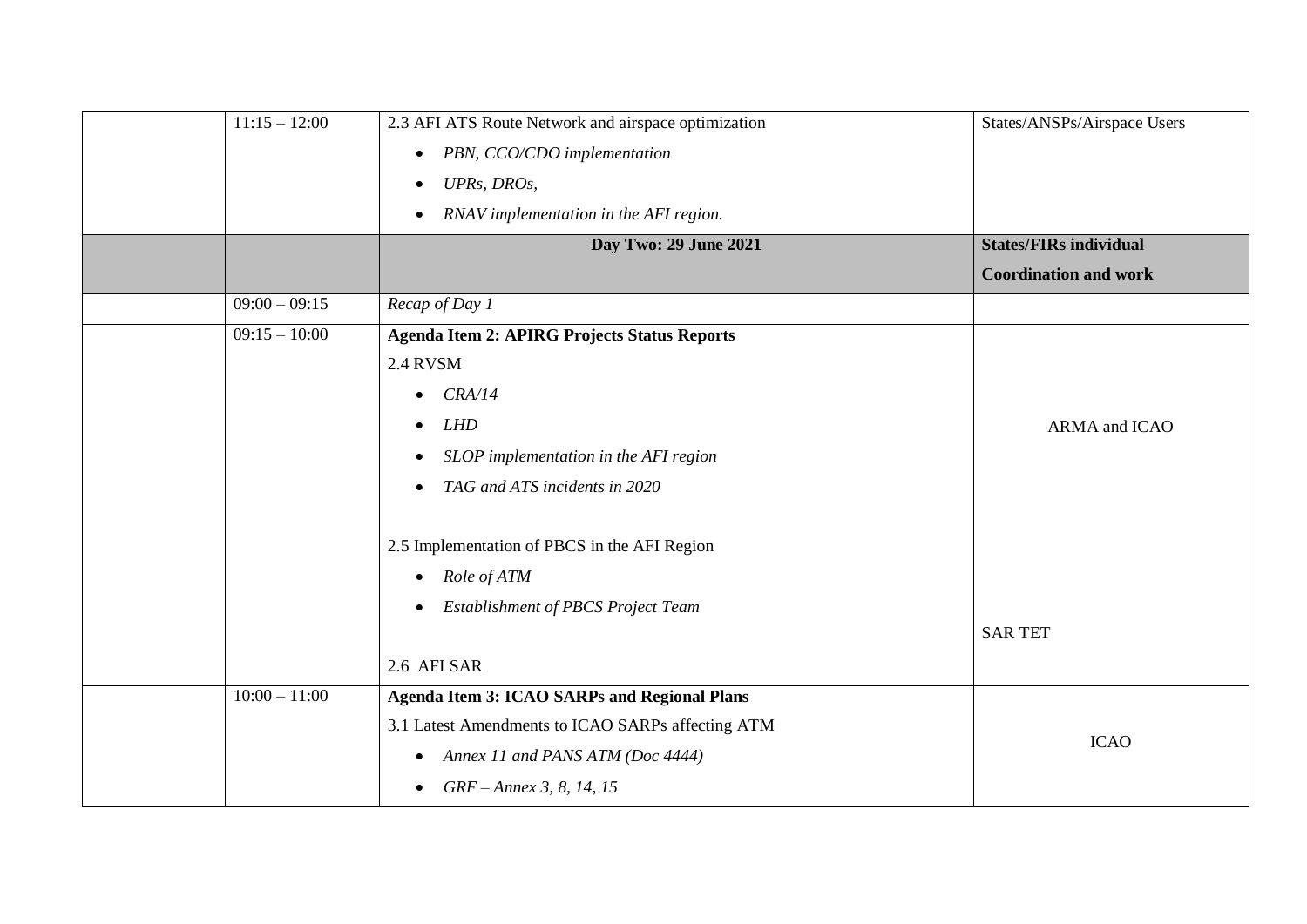|                 | <b>Aviation Security - Annex 17</b><br>$\bullet$                        |                  |
|-----------------|-------------------------------------------------------------------------|------------------|
|                 | ATM Security and Cyber Resilience - Annex 10, 11, 17<br>$\bullet$       |                  |
| $11:00 - 11:15$ | <b>Short Break</b>                                                      |                  |
| $11:15 - 12:00$ | <b>Agenda Item 3: ICAO SARPs and Regional Plans</b>                     |                  |
|                 | 3.2 Guidance on the ICAO process for amending ANP                       | <b>ICAO</b>      |
|                 | Proposal for Amendment (PfA)<br>$\bullet$                               |                  |
|                 | Review of the AFI eANP (ATM)<br>$\bullet$                               |                  |
|                 | Day Three: 30 June 2021                                                 |                  |
| $09:00 - 09:05$ | Recap of Day 2                                                          | <b>ALL</b>       |
| $09:05 - 09:15$ | Agenda Item 4 : Airspace Upgrade within the Mauritius FIR               | <b>MAURITIUS</b> |
| $09:15 - 10:30$ | Agenda Item 4: Regional Coordination Groups (Break out Rooms)           | <b>ALL</b>       |
|                 | Eastern Africa States, Indian Ocean and the Horn of Africa<br>$\bullet$ |                  |
|                 | Vic Falls States/Southern Africa States and South Atlantic<br>$\bullet$ |                  |
|                 | <b>Central African States</b><br>$\bullet$                              |                  |
|                 | Western Africa States and the EUR/SAM Corridor<br>$\bullet$             |                  |
| $10:30 - 10:45$ | <b>Short Break</b>                                                      |                  |
| $10:45 - 12:00$ | Agenda Item 4 continues: Regional Coordination Groups (Break out Rooms) |                  |
|                 | Eastern Africa States, Indian Ocean and the Horn of Africa<br>$\bullet$ |                  |
|                 | Vic Falls States/Southern Africa States and South Atlantic<br>$\bullet$ | <b>ALL</b>       |
|                 | <b>Central African States</b><br>$\bullet$                              |                  |
|                 | Western Africa States and the EUR/SAM Corridor<br>$\bullet$             |                  |
|                 | Day Four: 1 July 2021                                                   |                  |